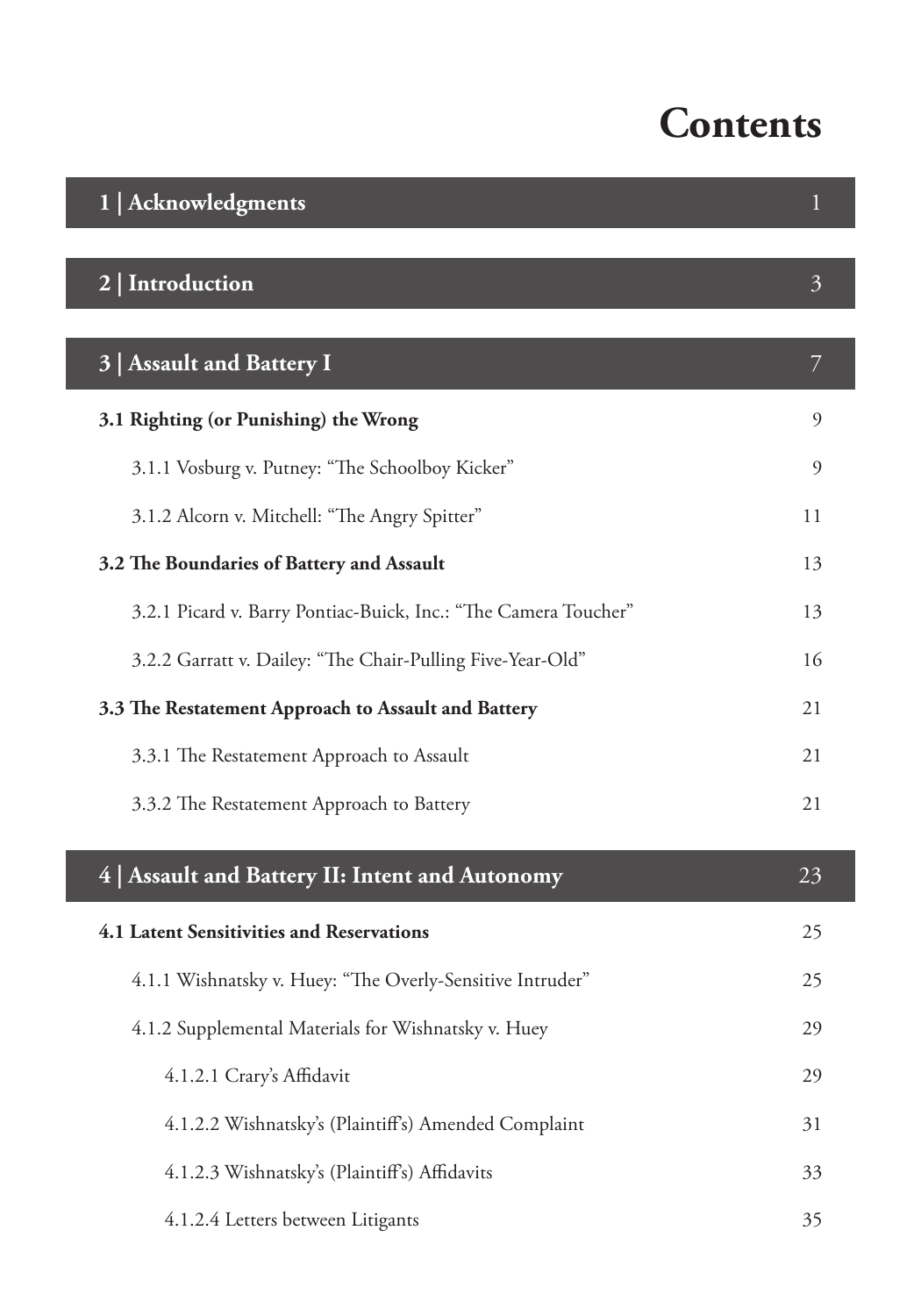| 4.1.3 O'Brien v. Cunard: "The Silent Vaccine Objector"                                             | 36 |
|----------------------------------------------------------------------------------------------------|----|
| 4.2 The Spectrum between Subjective and Objective                                                  | 39 |
| 4.2.1 Leichtman v. WLW Jacor Communications, Inc.:                                                 |    |
| "The Smoke in the Face Case"                                                                       | 39 |
| 4.2.2 Werth v. Taylor: "The Jehovah's Witness Wrongful Life Case"                                  | 41 |
| 4.3 Beyond Physical Contact or the Threat Thereof: Intentional Infliction<br>of Emotional Distress | 45 |
| 4.3.1 Womack v. Eldridge: "The Distressing Accusation of Molestation"                              | 45 |
| 5   False Imprisonment: Taking Care of Others                                                      | 49 |
| 5.1 The Clashing of Wills                                                                          | 51 |
| 5.1.1 Lopez v. Winchell's Donut House: "The Accused Employee Who Freely Left"                      | 51 |
| 5.1.2 Parvi v. City of Kingston: "The Dropped Off Drunk"                                           | 54 |
| 5.2 Defining "Confinement"                                                                         | 60 |
| 5.2.1 Shen v. Leo A. Daly Co.: "The Confined-to-Taiwan Case"                                       | 60 |
| 5.2.2 Peterson v. Sorlien: "The Unsuccessfully Deprogrammed Daughter"                              | 62 |
| 5.3 "Good" Imprisonments—Exceptions to False Imprisonment Liability                                | 68 |
| 5.3.1 Eilers v. Coy: "The Falsely Consenting Cultist"                                              | 68 |
| 6   Defenses: Overriding the Choices of Others                                                     | 73 |
|                                                                                                    |    |
| 6.1 Consent                                                                                        | 75 |
| 6.1.1 Hart v. Geysel: "The Fatal Prize Fight"                                                      | 75 |
| 6.1.2 Hackbart v. Cincinnati Bengals: "The No-Foul-but-Severe-Harm Case"                           | 77 |
| 6.2 Preservation of Bodily Integrity                                                               |    |
|                                                                                                    | 81 |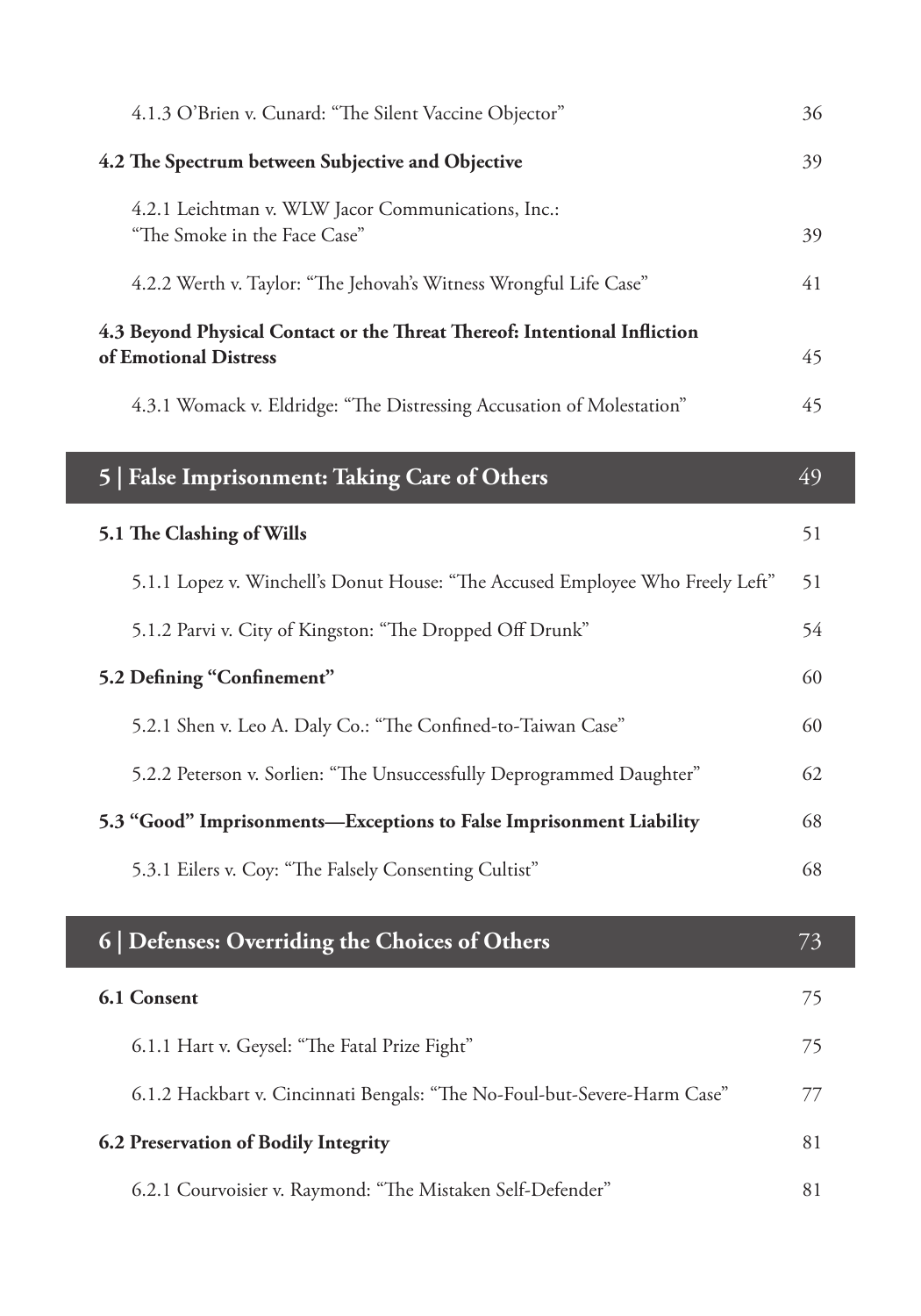| <b>6.3 Preservation of Property</b>                                                             |    |
|-------------------------------------------------------------------------------------------------|----|
| 6.3.1 Ploof v. Putnam: "The Private Island in a Storm"                                          | 84 |
| 6.3.2 Vincent v. Lake Erie Transportation Company:<br>"The Boat-Slamming-Against-the-Dock-Case" | 86 |
| 6.4 Beyond the Common Law-Statutory Exceptions and Constitutional Protections                   |    |
| 6.4.1 Barbara A. v. John G.: "The Reprehensible Attorney"                                       | 89 |

| 7 Trespass to Chattels: The Limits of Self-Help                         |     |
|-------------------------------------------------------------------------|-----|
| 7.1 Glidden v. Szybiak: "The Dog Ear Puller"                            | 99  |
| 7.2 Katko v. Briney: "The Spring-Gun Case"                              | 101 |
| 7.3 CompuServe v. Cyber Promotions: "The Damaging Spam Case"            | 107 |
| 7.4 Intel Corp. v. Hamidi (Court of Appeal): "The Critical Emails Case" | 113 |
| 7.5 Intel Corp. v. Hamidi (Supreme Court): "The Critical Emails Case"   | 118 |

| 8   Negligence: The Standard of Reasonable Care                                            | 123 |
|--------------------------------------------------------------------------------------------|-----|
| 8.1 The Murky Line between Intentional Torts and Negligence                                | 125 |
| 8.1.1 Topps v. Ferraro: "The Unintentional Punch in the Face"                              | 125 |
| 8.2 Understanding the Standard                                                             | 131 |
| 8.2.1 Chicago, B. & Q. R. Co. v. Krayenbuhl: "The Foot-Severing Turntable"                 | 131 |
| 8.2.2 United States v. Carroll Towing Co., Inc.: "The Learned Hand Formula Case"           | 135 |
| 8.2.3 Adams v. Bullock: "The Swinging Wire Case"                                           | 137 |
| 8.3 Judge or Jury: Who Should Decide?                                                      |     |
| 8.3.1 Pokora v. Wabash Railway Co.: "The Driver Who Failed to Step Out<br>and Look Around" | 139 |
| 8.3.2 Akins v. Glen Falls: "The Blinding Foul Ball"                                        | 143 |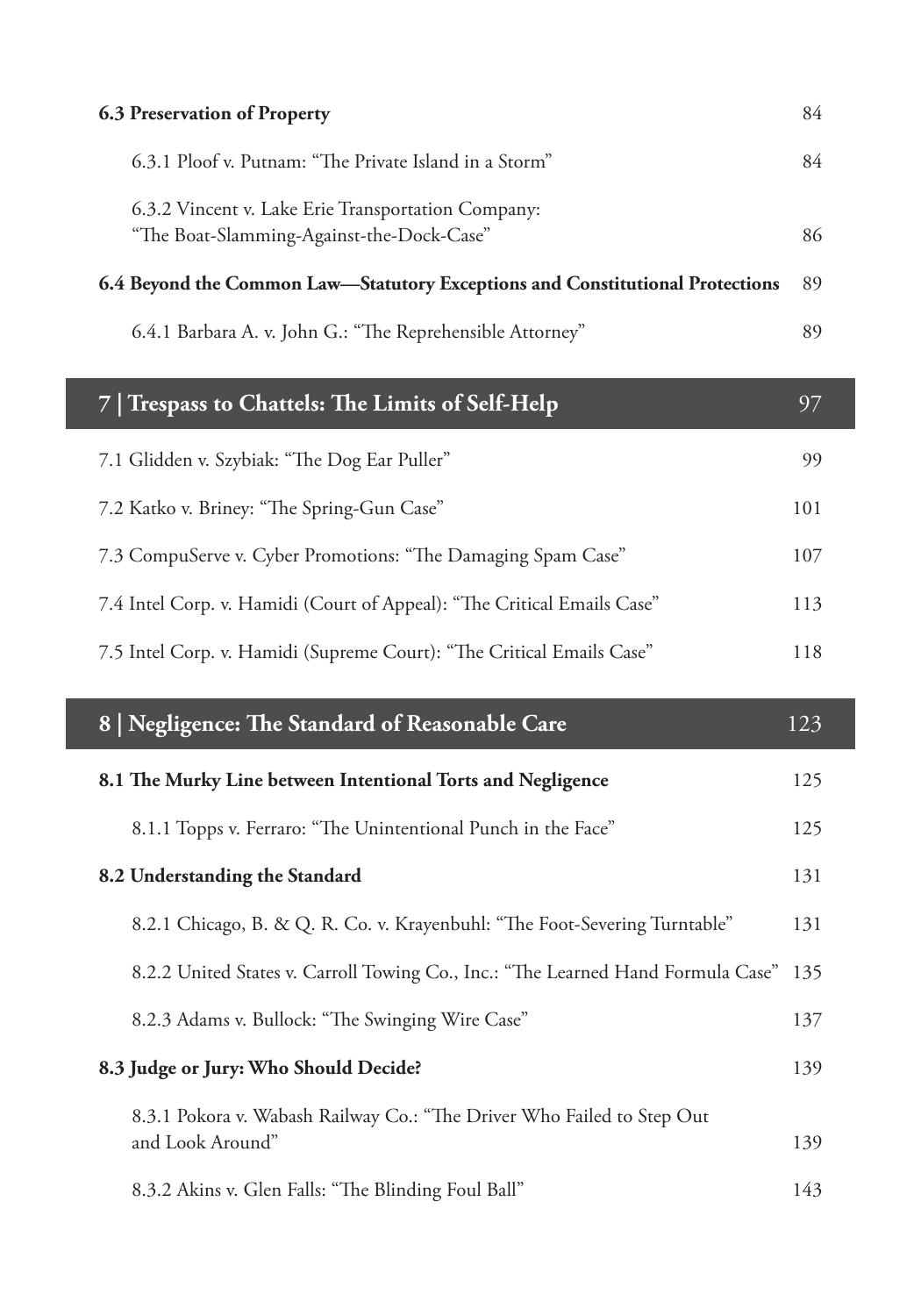| 8.4 The Restatement Approach to the Standard of Reasonable Care | 147 |
|-----------------------------------------------------------------|-----|
| 8.4.1 Restatement (Third) of Torts                              | 147 |

| 9   Negligence: Adjusting the Standard?                                   | 149 |
|---------------------------------------------------------------------------|-----|
| 9.1 Challenges in Conveying the Standard                                  | 151 |
| 9.1.1 Vaughan v. Menlove: "The Unreasonable Hay Stacker"                  | 151 |
| 9.1.2 Wood v. Groh: "The Gun from the Cabinet"                            | 153 |
| 9.1.3 Ellis v. D'Angelo: "The 4-Year-Old Bone Breaker"                    | 156 |
| 9.2 The Effect of Defendant's Infirmities and Limitations on the Standard | 160 |
| 9.2.1 McCarty v. Pheasant Run: "The Chained, but Unlocked, Sliding Door"  | 160 |
| 9.2.2 Bashi v. Wodraz: "The Driver Who Wigged Out"                        | 164 |
| 9.2.3 Miller v. Reilly: "The Defective Brakes Case"                       | 167 |

| 10   Res Ipsa Loquitur                                                                     | 171 |
|--------------------------------------------------------------------------------------------|-----|
| 10.1 "The Thing Speaks for Itself"—The Basic Rule of Res Ipsa Loquitur                     |     |
| 10.1.1 Byrne v. Boadle: "The Falling Flour Barrel"                                         | 173 |
| 10.2 Questions About Control: The "Exclusive Control" Requirement                          |     |
| 10.2.1 Larson v. St. Francis Hotel: "The Falling Armchair"                                 | 175 |
| 10.2.2 Connolly v. Nicollet Hotel: "The Chaotic Convention"                                | 177 |
| 10.3 The Problem of Multiple Defendants                                                    |     |
| 10.3.1 Ybarra v. Spangard: "The Unconscious, but Injured Patient"                          | 185 |
| 10.3.2 Fireman's Fund American Insurance Cos. v. Knobbe:<br>"The One-of-Four Smokers Case" | 189 |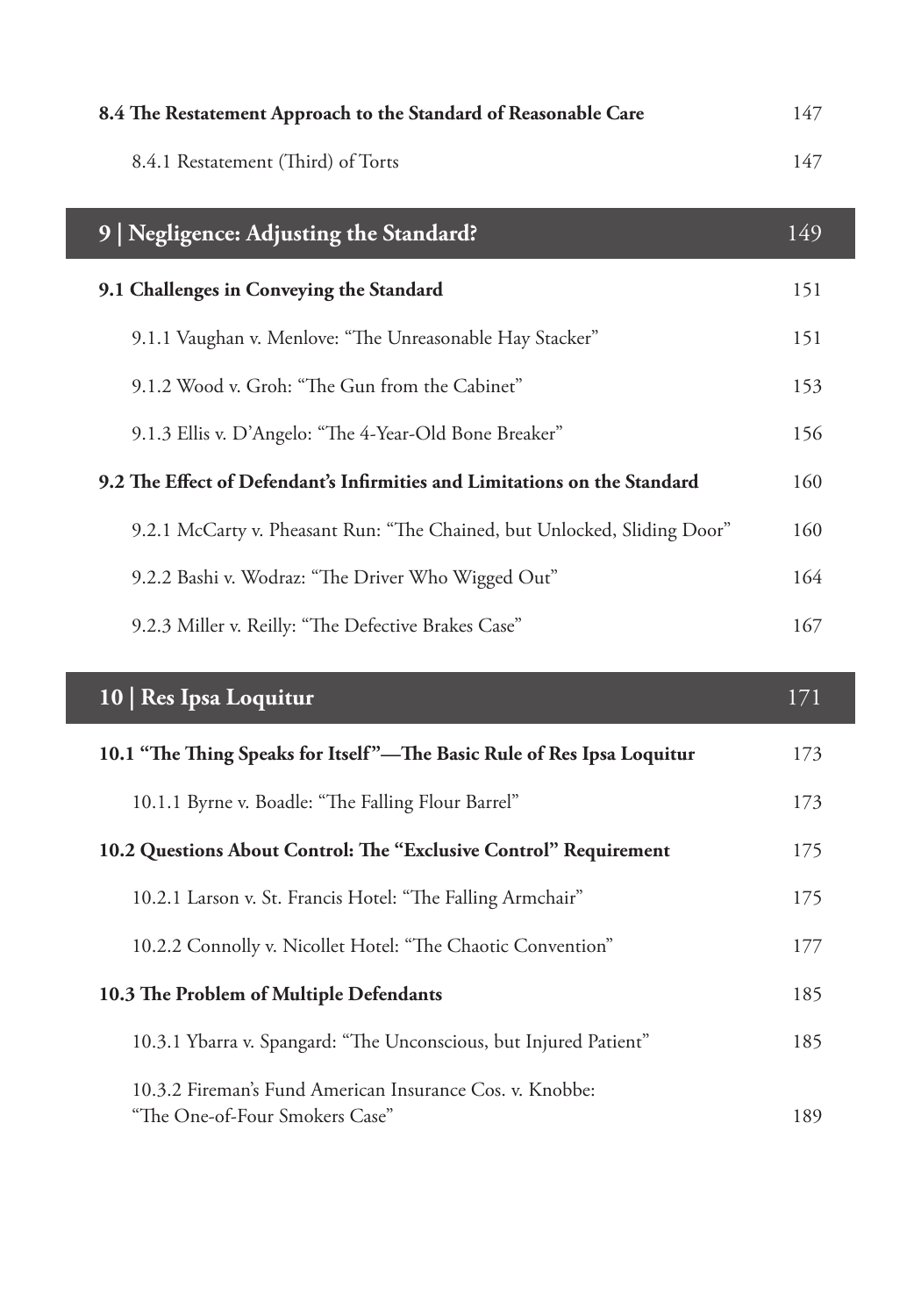| 11   Negligence Per Se                                                                                    | 193 |
|-----------------------------------------------------------------------------------------------------------|-----|
| 11.1 The Basic Doctrine                                                                                   | 195 |
| 11.1.1 Martin v. Herzog: "The Buggy without Lights"                                                       | 195 |
| 11.2 The Objective of the Statute                                                                         | 199 |
| 11.2.1 Platz v. The City of Cohoes: "The Sunday Carriage Accident"                                        | 199 |
| 11.2.2 Brown v. Shyne: "The Unlicensed, Paralyzing Chiropractor"                                          | 201 |
| 11.2.3 Rushink v. Gerstheimer: "The Key in the Ignition Case"                                             | 204 |
| 11.2.4 Robinson v. District of Columbia: "The Jaywalking Custom Case"                                     | 206 |
| 11.2.5 Tedla v. Ellman: "Walking on the Other Side of the Highway"                                        | 208 |
|                                                                                                           |     |
| 12   Duty I: Introduction; Action vs. Inaction                                                            | 213 |
| 12.1 Action versus Inaction                                                                               | 215 |
| 12.1.1 Moch Co. v. Rensselaer Water Co.:<br>"The Failure to Supply Water During a Fire"                   | 215 |
| 12.1.2 Strauss v. Belle Realty Co.: "The Man Who Tripped Down the Stairs"                                 | 217 |
| 12.1.3 Union Pacific Railway v. Cappier: "The Railroad That Ran Over a Man<br>and Let Him Bleed to Death" | 221 |
| 12.2 Special Relationships and Other Exceptions                                                           | 225 |
| 12.2.1 Harper v. Herman: "The Boat Owner Who Failed to Warn"                                              | 225 |
| 12.2.2 Farwell v. Keaton: "The Fatal Pickup Attempt"                                                      | 228 |
| 12.2.3 Randi W. v. Muroc Joint Unified School District:<br>"The Alleged Sexual Predator's Recommenders"   | 232 |
| 13   Duty II: Duty to Control Others                                                                      | 239 |
| 13.1 Duty Arising from and Limited by Special Relationships                                               | 241 |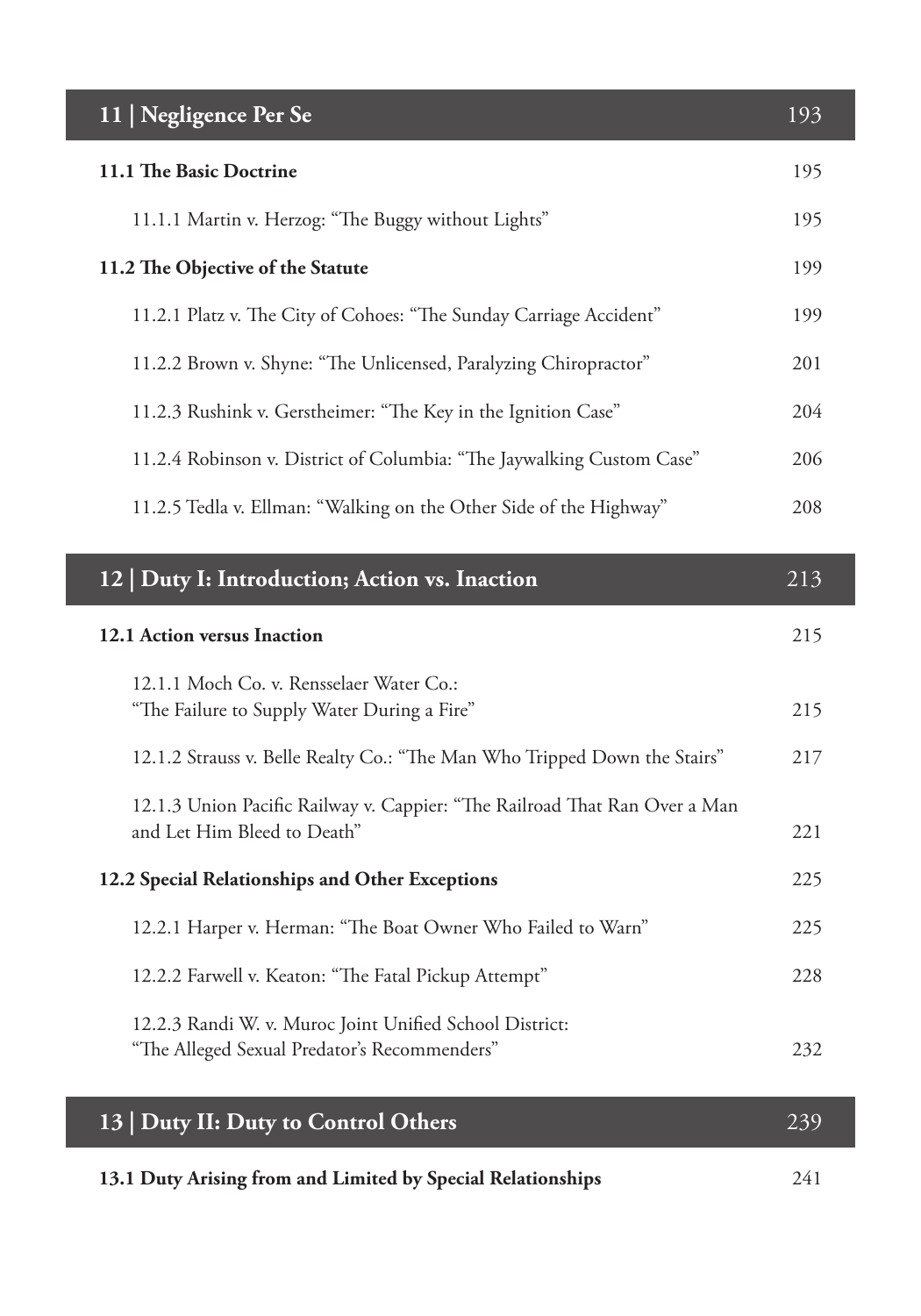|                                  | 13.1.1 Tarasoff v. Regents of University of California:                        |     |
|----------------------------------|--------------------------------------------------------------------------------|-----|
|                                  | "The Psychiatrist's Failure to Warn the Murder Victim"                         | 241 |
|                                  | 13.1.2 Broadbent v. Broadbent: "The Phone Call and the Drowned Child"          | 250 |
|                                  | 13.1.3 Hawkins v. Pizzaro: "The Failure to Correctly Report                    |     |
|                                  | Hepatitis C Test Results"                                                      | 256 |
|                                  | 13.1.4 Einhorn v. Seeley: "The Locksmith's Failure to Properly Install a Lock" | 258 |
|                                  | 13.1.5 Boyd v. Racine Currency Exchange: "The Non-compliant Bank Teller        |     |
|                                  | and the Murdered Hostage"                                                      | 261 |
| 13.2 Controlling the Intoxicated |                                                                                | 264 |
|                                  | 13.2.1 Kelly v. Gwinnell: "The Don't Let Friends Drinks and Drive Case"        | 264 |
|                                  | 13.2.2 Charles v. Seigfried: "The Tragic Fate of the Minor Guest"              | 267 |

| 14   Duty III: Governmental Liability                                                      | 271 |
|--------------------------------------------------------------------------------------------|-----|
| 14.1 Riss v. City of New York: "The Lye in the Face Case"                                  | 273 |
| 14.2 Schuster v. City of New York: "The Death of the Police Informant"                     | 277 |
| 14.3 Weiner v. Metropolitan Transit Authority: "The Unmanned Train Station"                | 280 |
| 14.4 Garcia v. Superior Court of Santa Clara County:<br>"The Fatally Wrong Parole Officer" | 282 |
| 14.5 Florence v. Goldberg: "The Police-Manned Crosswalk"                                   | 287 |
| 14.6 Howse v. Hodous: "The Undue Arrest and Qualified Immunity Case"                       | 291 |
|                                                                                            |     |
| 15   Duty IV: Emotional and Economic Harm                                                  | 299 |
| 15.1 Emotional Harm                                                                        | 302 |
| 15.1.1 Falzone v. Busch: "The Almost Automobile Accident"                                  | 302 |
| 15.1.2 Portee v. Jaffee: "The Child Dying in the Elevator"                                 | 306 |
| 15.1.3 Pizarro v. 421 Port Associates: "The Decapitating Elevator"                         | 310 |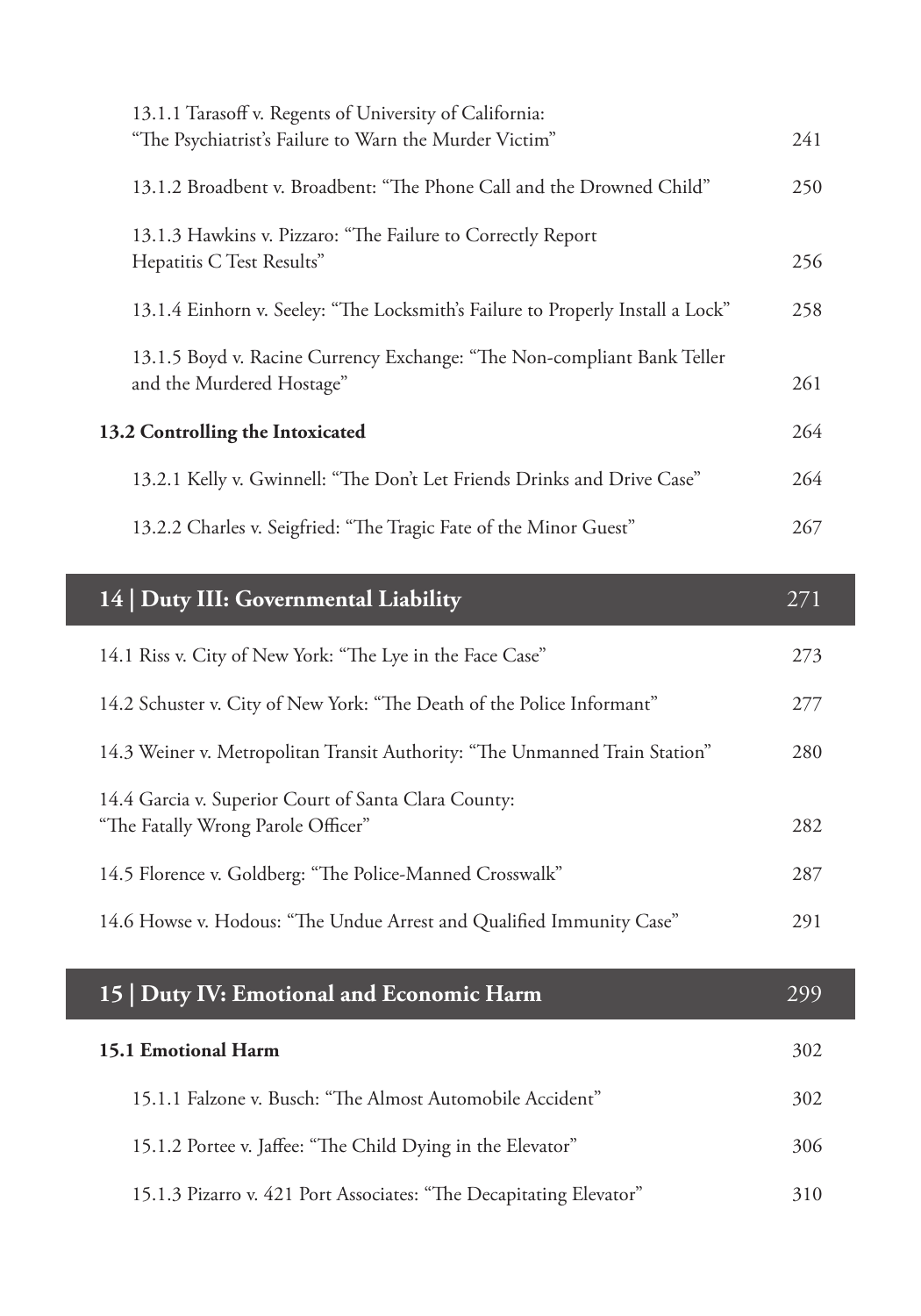| 15.1.4 Gammon v. Osteopathic Hospital of Maine:<br>"The Severed Leg in the Bodybag"                   | 311 |
|-------------------------------------------------------------------------------------------------------|-----|
| 15.2 Economic Harm                                                                                    | 315 |
| 15.2.1 People Express Airlines, Inc. v. Consolidated Rail Corp.:<br>"The Evacuated Airport"           | 315 |
| 15.2.2 Koch v. Consolidated Edison Co.: "The New York Blackout Case"                                  | 320 |
| $\overline{16}$   Causation                                                                           | 325 |
| 16.1 Theories of Causation                                                                            | 327 |
| 16.1.1 Howard v. Wal-mart Stores, Inc.:<br>"The 'More-Likely-Than-Not' Standard for Causation"        | 327 |
| 16.1.2 Stubbs v. City of Rochester: "The Sewage in the Drinking Water Case"                           | 330 |
| 16.1.3 Anderson v. Minneapolis, St. Paul & Sault Ste. Marie Railway Co.:<br>"The Multiple Fires Case" | 335 |
| 16.1.4 Brown v. Wal-mart: "The Phantom Tortfeasor"                                                    | 338 |
| 16.2 Joint and Several Liability                                                                      | 343 |
| 16.2.1 Summers v. Tice: "The Simultaneously Negligent Shooters"                                       | 343 |
| 16.2.2 Garcia v. Joseph Vince Co.: "Two Manufacturers, One Sabre"                                     | 346 |
| 16.2.3 Ravo v. Rogatnick: "The Indivisible Brain Damage"                                              | 349 |
| 17   Proximate Cause                                                                                  | 353 |
| 17.1 In re Polemis: "The Plank That Exploded a Ship"                                                  | 355 |
| 17.2 Wagner v. International Railway Co.: "The Injured, Would-Be-Rescuer"                             | 357 |
| 17.3 Palsgraf v. Long Island Railway Co.: "The Fireworks on the Train Platform"                       | 360 |
| 17.4 Benn v. Thomas: "The Time-Delayed Heart Attack"                                                  | 369 |
| 17.5 Steinhauser v. Hertz Corp.: "The Sudden Schizophrenia Case"                                      | 373 |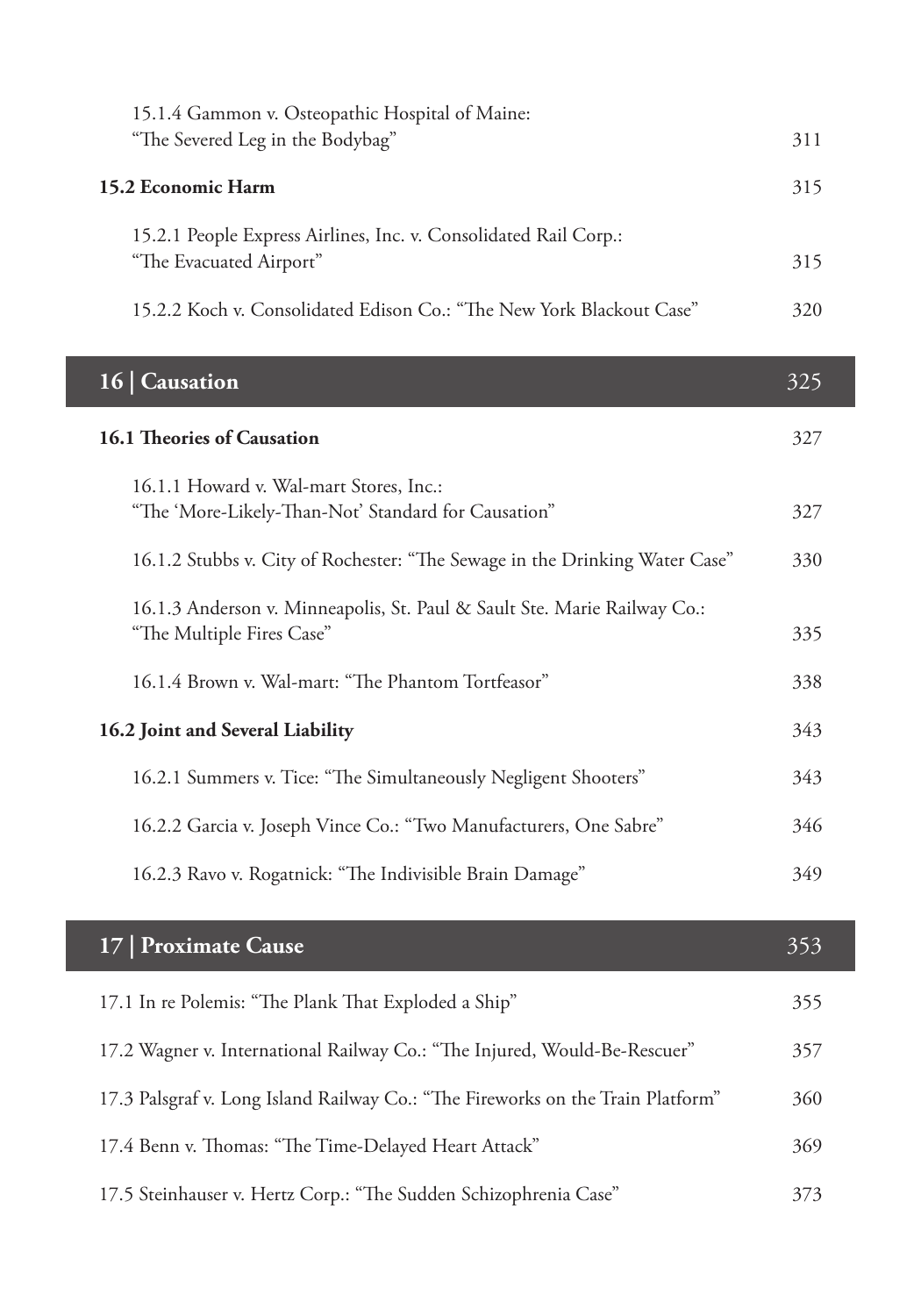| 17.6 Gibson v. Garcia: "The Rotten Telephone Pole and the Car"       | 376 |
|----------------------------------------------------------------------|-----|
| 17.7 Darby v. National Trust: "The Rat Urine Case"                   | 380 |
| 18   Vicarious Liability                                             | 385 |
| 18.1 Fundamentals of Vicarious Liability                             | 387 |
| 18.1.1 Miller v. Reiman-Wuerth Co.: "The Bank Errand Case"           | 387 |
| 18.1.2 Christensen v. Swensen: "The Lunch Break Case"                | 392 |
| 18.2 Possible Exceptions to Vicarious Liability                      | 396 |
| 18.2.1 Bussard v. Minimed, Inc.: "The Bug Bomb Case"                 | 396 |
| 18.2.2 Kuehn v. Inter-City Freight: "The Road Rage Case"             | 400 |
| 18.2.3 Sage Club v. Hunt: "The Violent Bartender"                    | 402 |
| 18.2.4 Roessler v. Novak: "The 'Independent' Radiology Department"   | 405 |
|                                                                      |     |
|                                                                      |     |
| 19   Strict Liability                                                | 411 |
| 19.1 Guille v. Swan: "The Wandering Aeronaut"                        | 413 |
| 19.2 Sullivan v. Dunham: "The Exploding Tree Case"                   | 416 |
| 19.3 Hammontree v. Jenner: "Strict Liability While Driving?"         | 420 |
| 19.4 Crosby v. Cox Aircraft Co.: "The Airplane That Ran Out of Fuel" | 423 |
| 19.5 Torchia v. Fisher: "The Stolen Airplane Case"                   | 429 |
| 19.6 Franken v. City of Sioux Center: "The 'Pet' Tiger Case"         | 432 |
|                                                                      |     |
| 20   Defenses I: Contributory and Comparative Fault                  | 437 |
| 20.1 Davies v. Mann: "The Last Clear Chance and the Donkey"          | 439 |

20.3 Fritts v. McKinne: "The Doctor Who Cried Drunk Driver" 449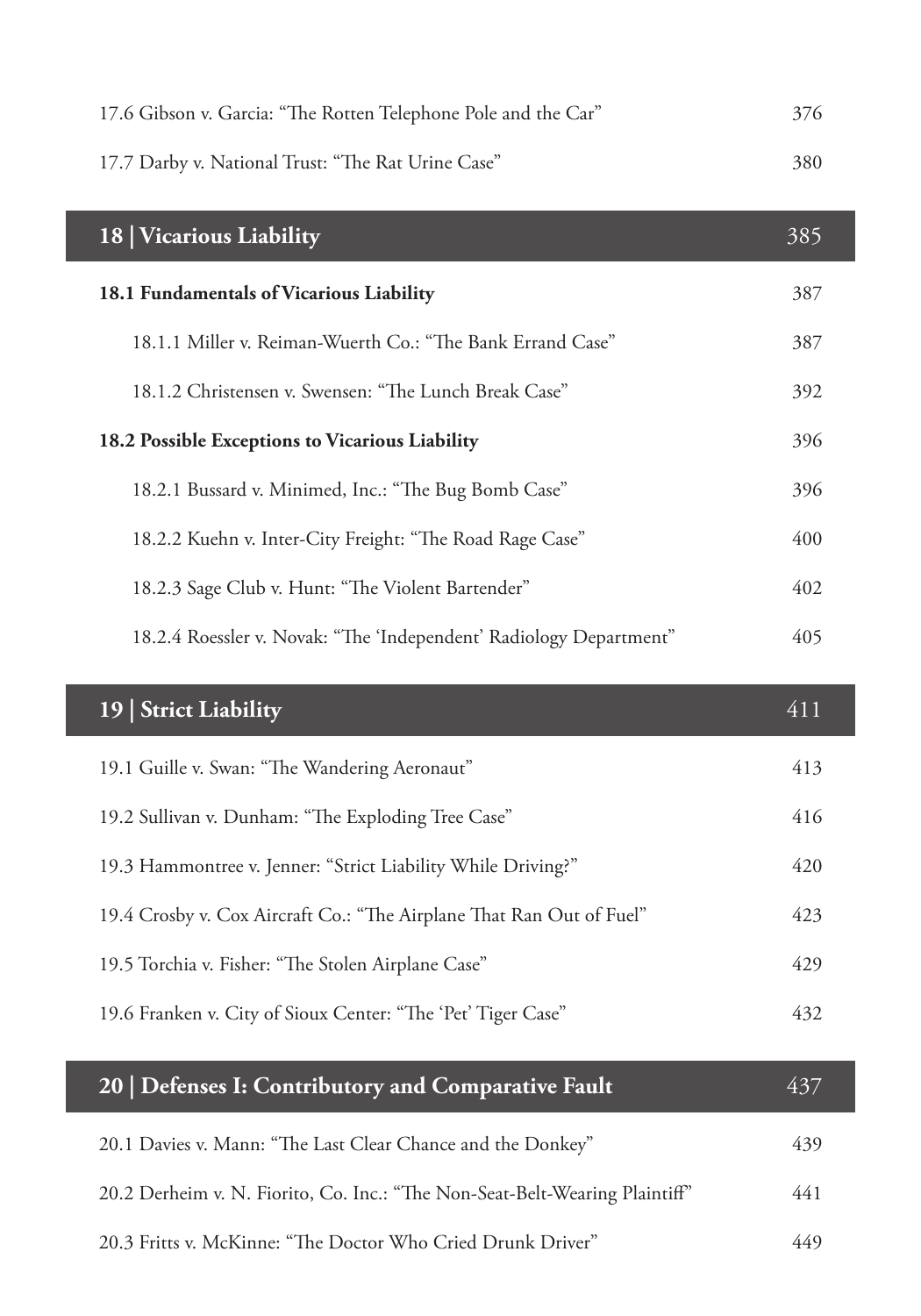| 20.4 Veazey v. Elmwood Plantation Associates, Inc.:<br>"The Totally-at-Fault Apartment Complex Manager" | 453 |
|---------------------------------------------------------------------------------------------------------|-----|
| 20.5 Washington Metropolitan Area Transit Authority v. Johnson:<br>"The Suicide in the Subway Station"  | 456 |
| 21   Defenses II: Assumption of Risk                                                                    | 463 |
| 21.1 Knight v. Jewett: "The Not-So-Friendly Touch Football Game"                                        | 465 |
| 21.2 Murphy v. Steeplechase Amusement Co.: "The Dangerous Carnival Ride"                                | 469 |
| 21.3 Cohen v. McIntyre: "The Thrice Bitten Veterinarian"                                                | 471 |
| 21.4 Lowe v. California League of Professional Baseball: "The Tremor's Tail Case"                       | 475 |
| 21.5 Shorter v. Drury: "The Jehovah's Witness and the Blood Transfusion Waiver"                         | 477 |
| 22   Products Liability I: Manufacturing Defects                                                        | 485 |
|                                                                                                         |     |
| 22.1 Introduction to Products Liability                                                                 | 487 |
| 22.1.1 MacPherson v. Buick Motor Co.: "The Broken Wooden Wheel Case"                                    | 487 |
| 22.1.2 Ryan v. Progressive Grocery Stores, Inc.: "The Pin in the Bread Case"                            | 490 |
| 22.1.3 Escola v. Coca Cola Bottling Company of Fresno:<br>"The Exploding Coke Bottle Case"              | 493 |
| 22.2 Manufacturing Defects                                                                              | 498 |
| 22.2.1 Keen v. Dominick's Finer Foods, Inc.: "The Defective Shopping Cart"                              | 498 |
| 22.3 Manufacturing Defects versus Design Defects                                                        | 502 |
| 22.3.1 Rix v. General Motors Corp.: "The Truck That Couldn't Brake"                                     | 502 |
| 22.4 Manufacturing Defects versus Failures to Warn                                                      | 507 |

- **22.5 The Restatement Approach to Products Liability** 512
	- 22.5.1 Restatement Approach to Products Liability 512